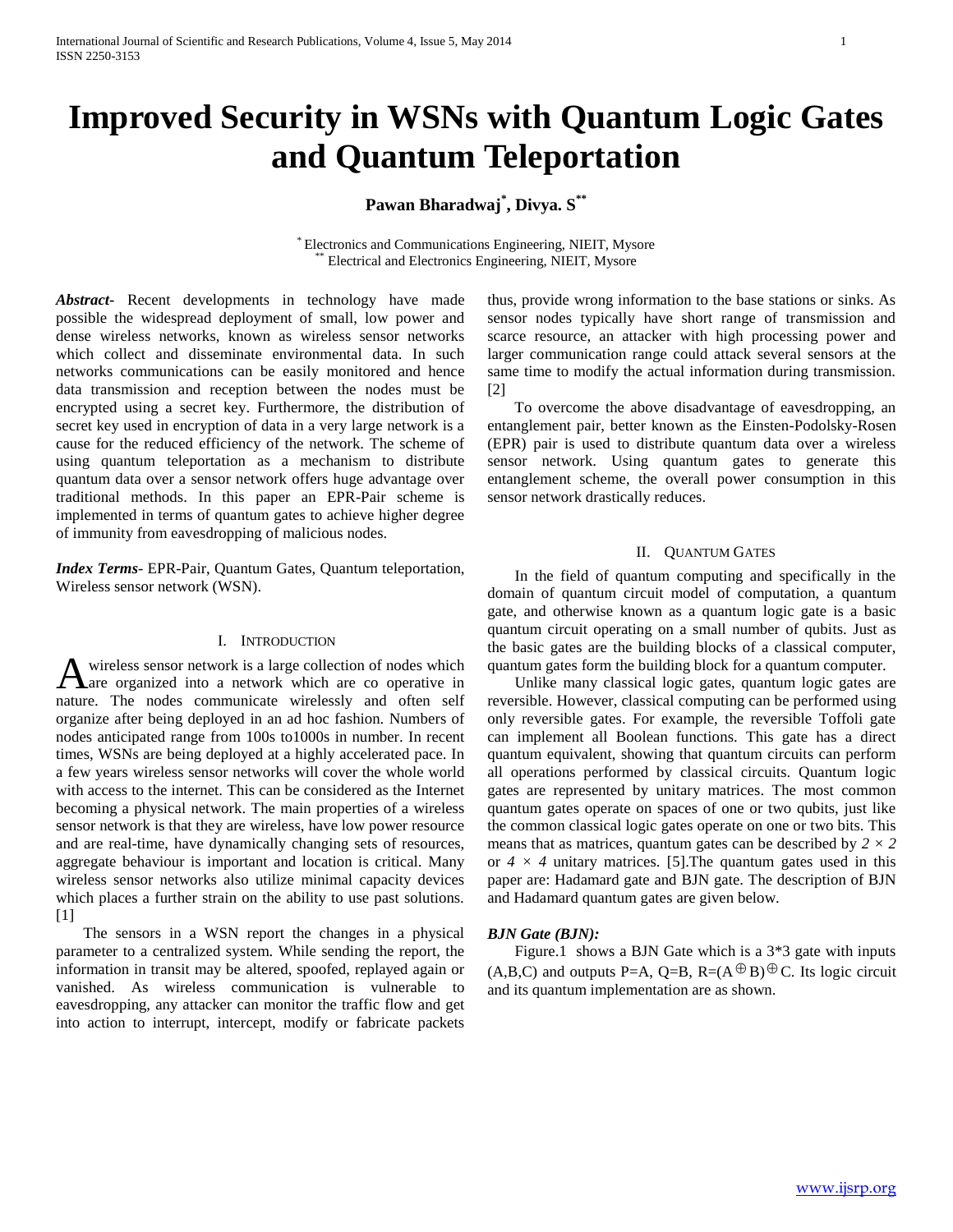



# *Hadamard Gate (H):*

 The Hadamard gate acts on a single qubit. It maps the basis state  $|0\rangle$  to  $\frac{|0\rangle + |1\rangle}{\sqrt{2}}$  and  $|1\rangle$  to  $\frac{|0\rangle - |1\rangle}{\sqrt{2}}$ .

It is represented by the Hadamard matrix:

$$
H = \frac{1}{\sqrt{2}} \begin{bmatrix} 1 & 1 \\ 1 & -1 \end{bmatrix}
$$

 Figure 2 is the circuit representation of this gate is as shown:

**Figure 2: symbol of Hadamard matrix**

### III. PROPOSED SECURITY MODEL

 The proposed work uses a teleportation scheme to distribute quantum data within the sensor network. In previous works, the entanglement is generated using the CNOT gate [4]. A teleportation scheme for sensor data distribution is implemented using a Feynman gate in [6] wherein the mathematical steps involved are more complex and hence more secure [6]. In this paper a BJN gate is used to implement the same.

 The final analytical result received by this proposed model with that of the CNOT gate is computationally identical. Figure. 3 shows a sensor environment in which node A and node B are communication to a remote base station. Node A and node B are assigned a qubit pair [6].

 These nodes communicate using quantum teleportation. This makes the environment more secure and reliable with very low power consumption.



**Figure 3: Teleportation between two nodes in a WSN**

Suppose a qubit denoted by  $|\chi\rangle = \alpha|0\rangle + \beta|1\rangle$  is to be teleported between the node A to Node B. Assume the qubit is normalised. Consider an entangled quantum state |Ψ> formed by a tensor product of three separate states represented as

$$
|\Psi\rangle = |\chi\rangle \otimes |0\rangle \otimes |0\rangle
$$

$$
|\Psi\rangle = (\alpha|0\rangle + \beta|1\rangle) \otimes |00\rangle
$$